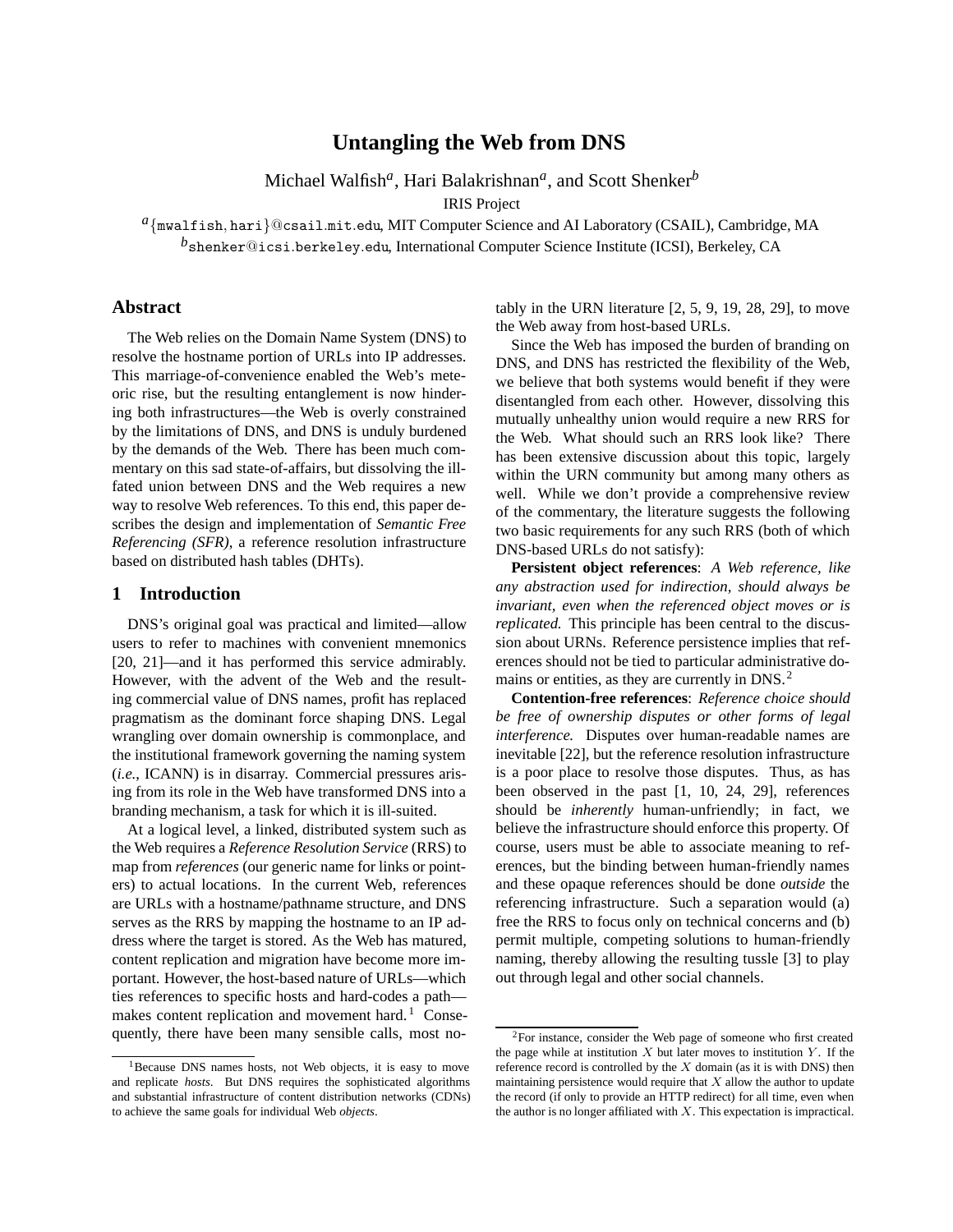To these two well-accepted requirements, we add a third and less universally accepted design goal (which is similar in spirit to the goal articulated in  $[33]$ ).<sup>3</sup>

**General-purpose infrastructure**: *The RRS should be designed to support a wide class of "link-based" applications.* The use of links, or pointers, to refer to objects or content on other machines is not unique to the Web; links are used in a variety of distributed systems for identifying objects and invoking remote code, for locating devices, and for other purposes when one wants to refer to objects by name, not location. The URN literature deals with this multiplicity by having context-specific resolvers [9]. However, since reference resolution is a hard problem that requires delicate design, we believe it should, if possible, be solved once and well.

How does one build a general-purpose RRS for persistent and contention-free references? In our work here we followed two key design principles:

**Semantic-free namespace**: We believe that the simplest way to achieve persistence and contention-free references is to use a namespace devoid of explicit semantics: a reference should neither embed information about the organization, administrative domain, or network provider it originated in or in which it is currently located, nor be human-friendly. We call such references *semantic-free*.

**Minimal RRS interface and factored functionality**: A general-purpose RRS should not impose unwanted semantics on applications, implying that the RRS should support a minimal interface limited to reference resolution. Therefore, all other functions required by applications—including mapping between humanfriendly names and references—should be handled by auxiliary systems. We believe that the RRS's job is to *provide a platform* that allows for competition and flexibility in application-specific support and not to *solve directly* these higher-level problems.

We used these two design principles to develop both an RRS with **semantic-free references** (SFR) and a version of the Web that uses only SFR. The result is a system decomposition that differs from today's Web: whereas humans today rely on being able to read, and occasionally type, references (URLs), the Web-over-SFR handles user-level naming outside the reference resolution service by enabling a competitive market for *canonicalization services* that map human readable names to semanticfree tags. In the Web-over-SFR, search engines function as they do today, except they return links backed by semantic-free tags rather than by DNS-based URLs. Web browsers in turn use the SFR infrastructure to resolve these semantic-free tags to meta-data like IP addresses, ports, and pathnames that identify Web objects.

In addition to a different factoring, SFR enables new functionality for the Web, including: object-based migration wherein objects can move without requiring referring links to be updated or broken; flexible object replication wherein individual objects can be replicated without heavyweight machinery, administrative control over the hosts of the replicas, or hard-coding the administrative entity responsible for the meta-data; and content location services wherein individuals can provide reliable pointers to objects they did not contribute.

SFR is a "clean-sheet" design; not only does our design, in its pure form, require changes to all Web browsers, it also requires an infrastructure that currently does not exist. The Web-over-SFR is incrementally deployable via Web proxies, and a transition strategy exists, but we will not dwell on these methods. Our goal is rather to investigate, without regard to deployment issues, how one might best support the Web and other applications that require reference resolution. We hope that the lessons learned in this exercise will be useful, indirectly if not directly, in any future evolution of the Web and DNS.

# **2 SFR Challenges**

SFR's advantages do not come without cost. Many of the desirable features of today's Web derive from DNS. As examples, DNS's hierarchical structure enforces URLs' uniqueness and provides fate sharing (a disconnected institution can still access local pages) while the human readability of DNS hostnames gives users some (perhaps misguided) confidence they have reached their desired data. Since SFR has abandoned both hierarchical structure and human readability, the SFR design must explicitly provide for the properties we have mentioned and others like them. Some of these challenges must be met by SFR itself, and some should be left to auxiliary systems supporting the Web-over-SFR. Addressing these challenges is the main focus of this paper. We now briefly discuss them and defer solutions to Sections 3 and 4.

# **2.1 SFR Infrastructure Challenges**

Scalable resolution. Until recently, there was no way to scalably resolve references in a semantic-free namespace, which is largely why the URN literature chooses a partitioned set of resolvers [9]. However, the recently developed DHT technology [15] is designed to do exactly this: at their core, DHTs map an unstructured key from a flat namespace to a network location responsible for the key. But typical DHTs require *<sup>O</sup>*(log *<sup>n</sup>*) hops per lookup in an *n*-node system and would introduce intolerable latency. Thus, SFR must provide, on average, significantly faster lookups than the usual DHT performance bound.

 $3$ The Globe project [32, 33] shares many of the same motivations as SFR, but, as we discuss in Section 7.2, the set of technical challenges addressed is rather different.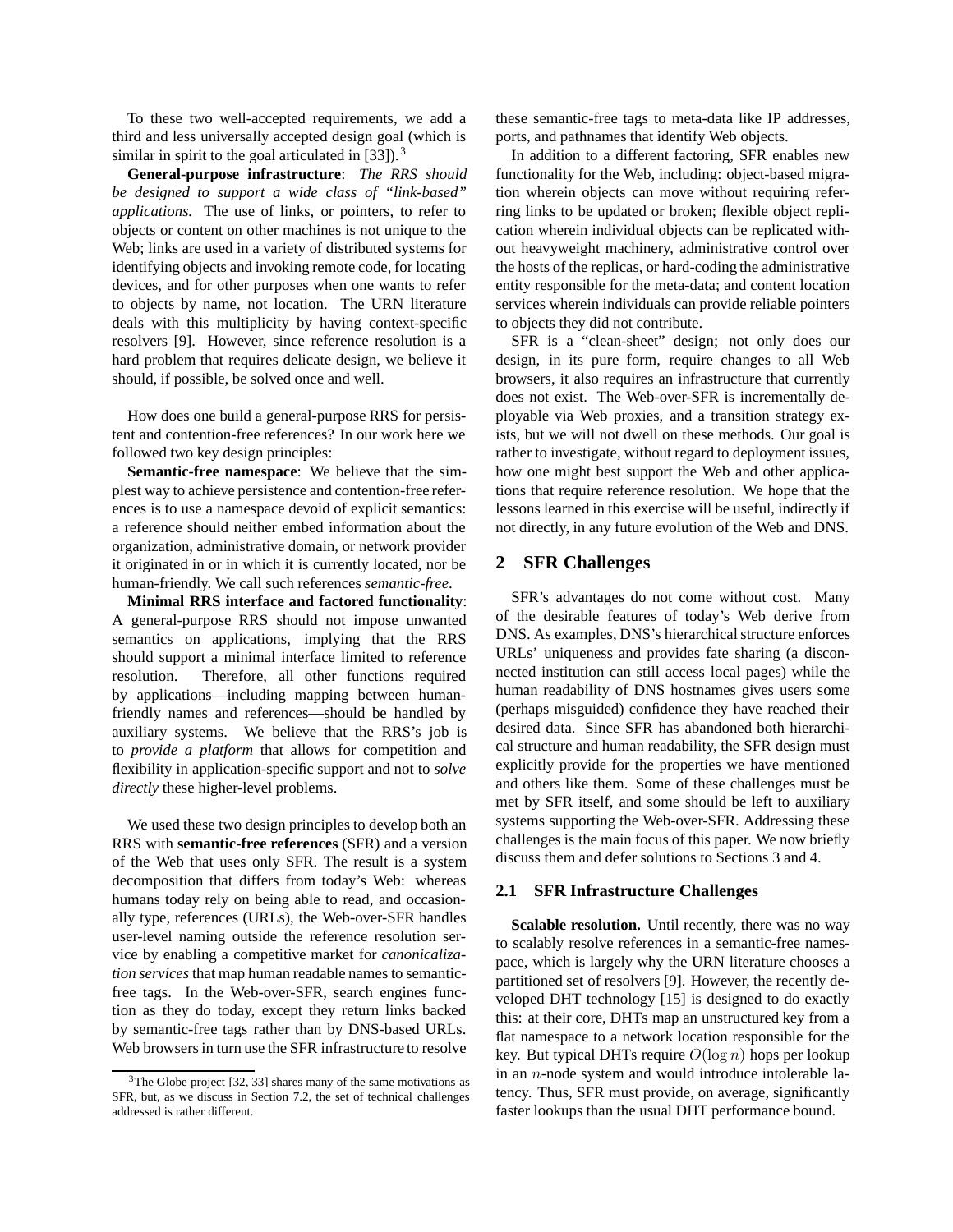**Security and integrity.** Any RRS must secure content providers' meta-data and enforce *reference integrity* by preventing two logically distinct objects from receiving the same reference. DNS guarantees these properties by relying on the administrator of each delegated namespace to protect meta-data and avoid local conflicts. A semanticfree namespace, however, has no natural administrative partitioning and thus protecting references—even under network partitions and malicious clients—is non-trivial.

**Fate sharing.** By delegating its namespace, DNS naturally offers fate sharing: if a domain (*e.g.*, foo*.*edu) becomes disconnected from the rest of the Internet, users in that domain can usually still access content served by that domain (*e.g.*, content at x*.*foo*.*edu), since the authoritative name server (*e.g.*, for foo*.*edu) is typically on their side of the partition. Since semantic-free names do not reflect objects' origin, SFR must be explicitly structured to provide fate sharing.<sup>4</sup>

**Trust and financing.** DNS has a very simple financing and trust model: organizations provide the *authoritative* server for their own domain, and DNS nodes need only serve requests *for* hosts or *from* users within the domain. Moreover, DNS requires only a small common infrastructure—the root servers—so all other expenses are incurred by the organization reaping the benefit (by allowing others to access their hosts). References in SFR are not tied to the content provider, so the "serve your own" trust and financing model does not apply.

### **2.2 Web-over-SFR Challenges**

When the Web (or other applications with human interaction) runs over SFR, two important challenges arise: how users will find objects and how users can be sure that the content they see corresponds to the object they are seeking. *Rather than seek a single all-encompassing solution to these problems, we instead factor our system so that multiple, competing solutions can arise.*

**Canonical names.** There is good reason for the contention over DNS domains; they allow URLs to serve as *canonical names* that are memorable, human-readable, and easily transcribed. In contrast, the SFR approach provides opaque bit strings with none of these useful features. There is great benefit in simple and recognizable URLs, such as http:*//*www*.*cnn*.*com. Thus, similar sets of canonical names that users can remember, understand, and transcribe must exist in the SFR framework.

**Confidence.** Humans browsing the Web are usually confident that URLs beginning with www*.*nytimes*.*com identify content published by *The New York Times* newspaper. While this reliance on the human semantics of a URL is hardly foolproof (as recent scams [4] have

| $SFRTag: 0xf01212099abcab678ac345ba4d$         |  |
|------------------------------------------------|--|
| <b>location:</b> (ip, port), (DNS name, port), |  |
| SFRTag                                         |  |
| oinfo: App-specific meta-data                  |  |
| $ttl: time-to-live: a caching hint$            |  |
| Figure 1: The o-record                         |  |

demonstrated), it does represent an important user need. SFR must clearly provide an alternative mechanism for giving users confidence in the content they are viewing.

# **3 SFR Design**

Our proposed SFR system is a *shared infrastructure* that provides a single service: mapping from a semanticfree tag that references an object to meta-data associated with the object. Content providers insert an object's metadata into the infrastructure and associate it with a tag. Consumers of the content submit these tags to the infrastructure and receive object meta-data in response. In this section, we focus on this single service and not on auxiliary questions, like how human-friendly names are mapped to tags.

#### **3.1 Essentials**

SFR uses a distributed hash table (DHT) to map semantic-free 160-bit strings, SFRTags, to o-records ("object records"). The o-record, shown in Figure 1, contains an object's location and other meta-data. The SFR infrastructure does not store objects, only their o-records. Our implementation uses Chord [31] as the underlying DHT routing protocol and DHash [8] to store the o-records, but the SFR architecture is modular and permits another DHT protocol to be substituted. In fact, SFR could use any system that supports scalable lookups on unstructured identifiers (such as the location service in the Globe system [32, 33]). For convenience, we will refer to DHTs as the fundamental resolving technology.

The location field is set by the application inserting the o-record and holds one or more values describing the location of the data corresponding to the SFRTag. Each location field entry is either an IP address and transport port pair, a domain name and transport port pair, or another SFRTag (that in turn resolves to another o-record). These latter two options permit additional degrees of indirection so that if many objects migrate together, they can all be updated by a single change to, respectively, DNS or SFR (the SFR option allows objects to move to different hostnames, while the DNS option enables changes to IP addresses for a fixed hostname). SFR's use of DNS to abstract the location of a *host* is not a contradiction; as we noted before, DNS is designed for exactly this function.

The resolving infrastructure imposes almost no constraints on applications since the structure, length, and

<sup>4</sup>We must address fate sharing because we insist on semantic-free references not because we use DHTs. The SkipNet DHT [12] provides fate sharing, but it encodes administrative domains into references.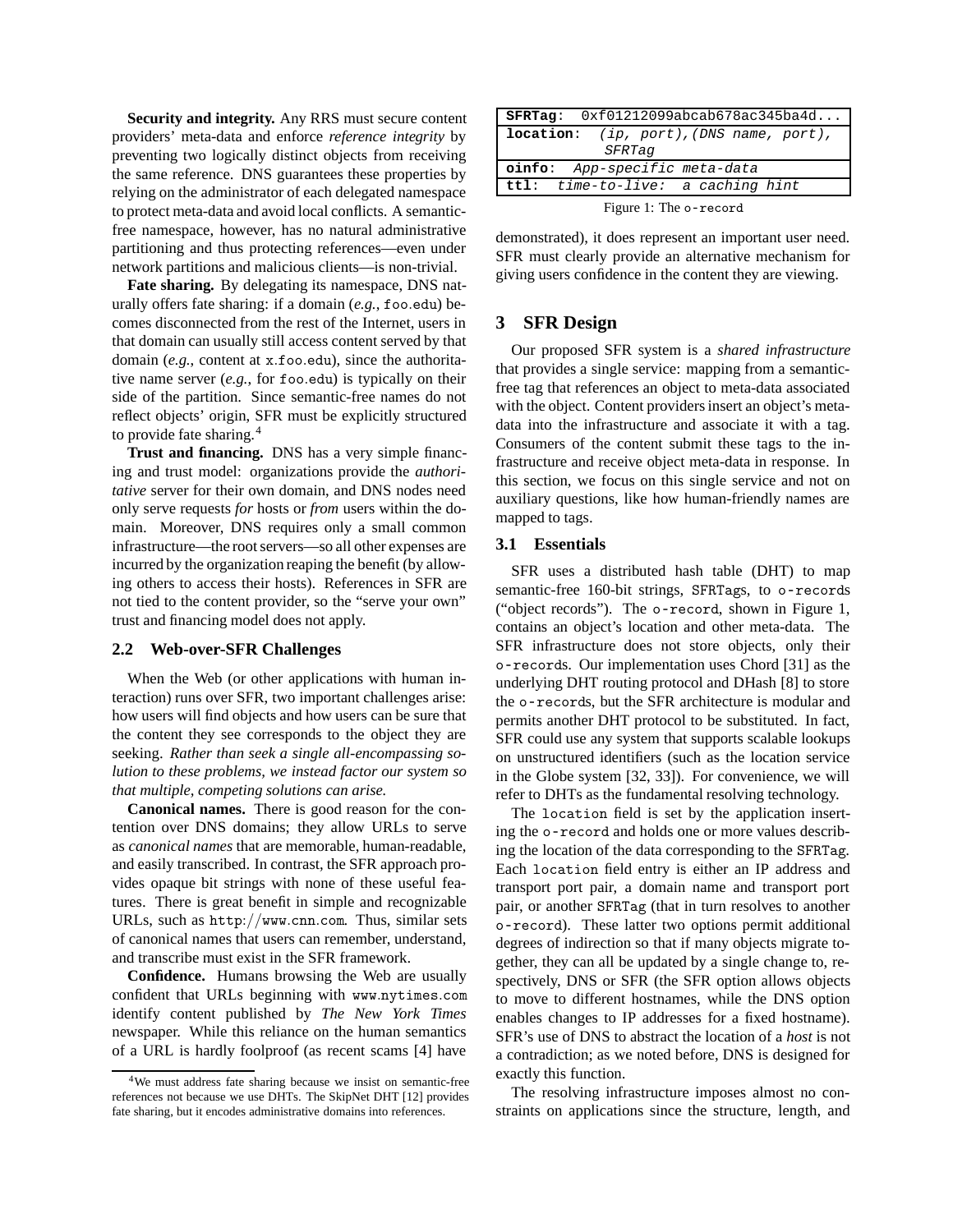content of the oinfo field are application-defined; *e.g.*, for the Web application, the field could hold the type of transport protocol (HTTP, FTP, HTTPS), a pathname on the server, etc. The SFR infrastructure does not look at this field. Finally, like DNS's TTL, the ttl field in the o-record is a caching hint instructing entities outside the infrastructure about how long to cache a given o-record. Because SFRTags are persistent references, the copy of the o-record in the infrastructure never expires and so SFRTags cannot be reassigned. As a result, if a content provider wishes to retire an o-record because the reference is no longer valid, the content provider empties the o-record.

The trust and economic model we envision for SFR is quite different from that of DNS because one cannot "serve your own" when the tags are semantic-free. So, instead of a DNS-like infrastructure comprised of "donated" machines dedicated to specific domains, we envision a more uniform infrastructure in which SFR nodes are trusted to serve all o-records. While there may be a startup period during which an "angel" (*e.g.*, NSF, European Union) funds the initial infrastructure (which may require, say, only 1,000 machines), once SFR becomes accepted as a viable service there could be competing commercial offerings. We believe that eventually several competing SFRs could peer with each other (exchanging updates) much like today's tier-1 ISPs, each holding mirror copies of all data. These peered SFRs would together form the global SFR infrastructure.

These SFR structures would be managed infrastructures with good connectivity (*we repeat: even though we are using DHTs, which are a so-called P2P technology, we are* **not** *relying on flaky personal machines connected via cable modems!*), so the SFR infrastructure machines would be relatively stable<sup>5</sup> and bandwidth between them relatively plentiful. Obviously the issue of the economics of such infrastructures is an open question, and our design thus relies on the shaky premise that competitive SFR infrastructures would arise; however, here we hope to convince the reader only that such infrastructures would indeed offer a better solution to the problems in today's Web and other linked services.

Before describing the rest of SFR's design, we emphasize that SFR's challenges derive from its semanticfree namespace, and it is this characteristic, rather than the particular choice of resolving substrate, that identifies SFR. One way to implement SFR may in fact be to use semantic-free DNS names. Indeed, one transition strategy is deploying various nameservers for a *.*sfr domain that would look up references in an SFR infrastructure. We do not view this as a contradiction: our objective is not to eliminate DNS but to change the way the Web uses DNS



Figure 2: SFR components.

to resolve references. A system of semantic-free names built on DNS would face the same challenges as SFR and would require similar machinery, such as a way to do scalable resolution in an unpartitioned namespace.

# **3.2 SFR Components**

Figure 2 shows the components of the SFR system. At the core is the *SFR infrastructure*, a collection of managed nodes (of the kind we described above) that run *SFR server* software. This software runs on top of a DHT protocol and storage manager implemented at each node.

Applications store and retrieve o-records corresponding to SFRTags using the *SFR client* library. The client interacts with the SFR infrastructure using an *SFR relay*, a software module that intermediates between client requests for storing and retrieving o-records and the SFR infrastructure. The relay handles o-record caching and also ensures that clients can gain access to the o-records for content hosted by the local organization even when the organization is disconnected from the SFR infrastructure. The relay itself does not need to implement the DHT routing protocol or the storage manager; it connects to the SFR infrastructure at an *SFR portal*, which is simply a node in the infrastructure.

If SFR becomes widely deployed, client machines will need to discover a reachable SFR portal or relay. Clients today find out about available DNS servers via DHCP or via hard-coding; we envision identical techniques for SFR. Providing access to an SFR portal or relay would be one of the services offered by an ISP or large institution.

# **3.3 Security and Integrity**

We now describe (a) how content providers who are clients of SFR may create unique, contention-free references without administrative namespace delegation and (b) how the infrastructure secures the content providers' meta-data. SFRTags and their associated o-records have these properties:

 $5$ Nevertheless, in Section 6, we demonstrate that lookup performance remains acceptable under node failures.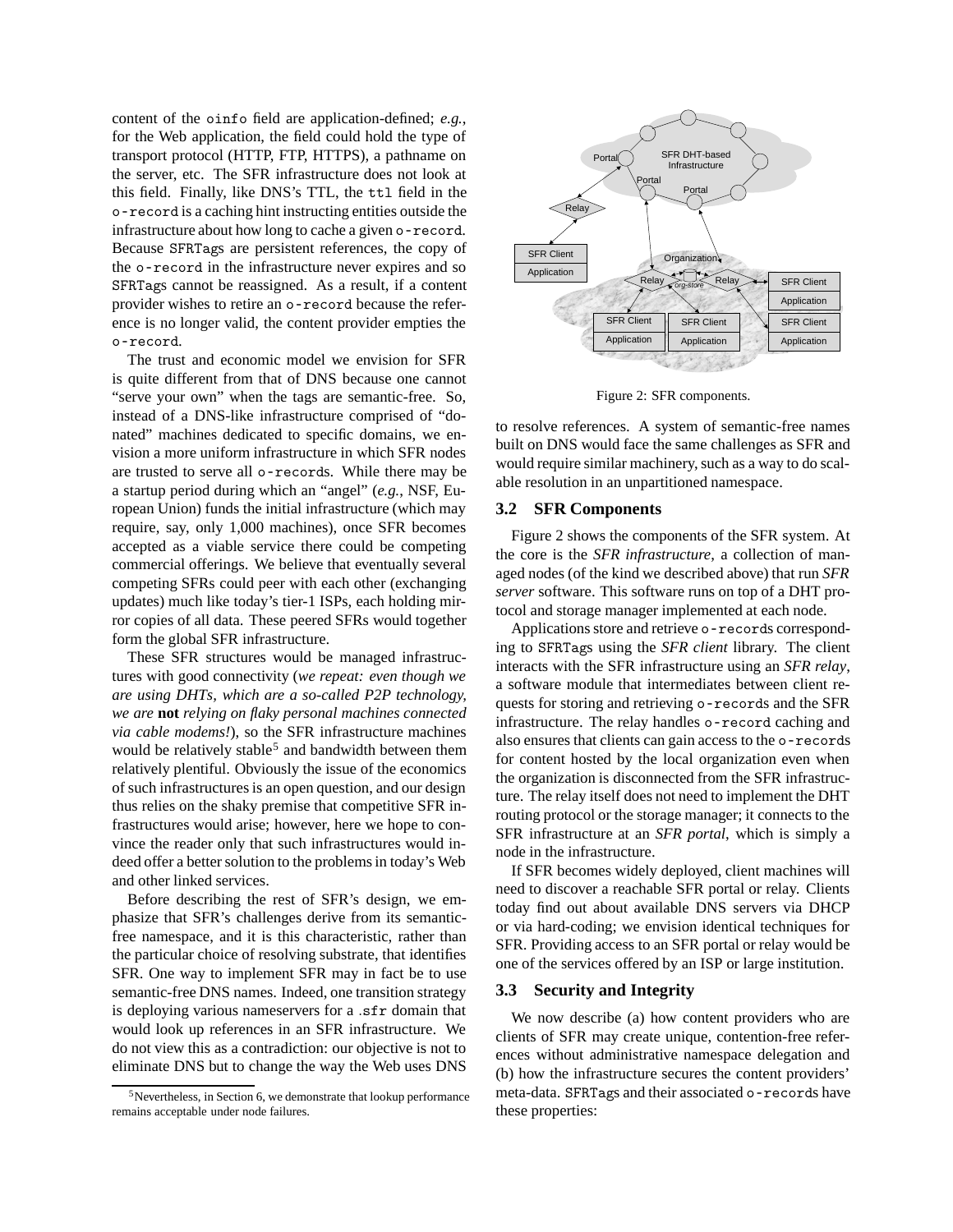- *•* The infrastructure ensures that SFRTags are the output of a hash function and thus have no human meaning.
- *•* Content providers can create unique references without consulting a naming authority or any other entity.
- *•* Only an o-record's creator, or someone who shares his private key, can update that o-record.
- *•* Given a reference, the o-record is self-certifying.
- *•* Content providers can update their public keys without invalidating references.
- The namespace is too massive for anyone to monopolize a significant chunk of it.

To achieve these properties, the SFR infrastructure first requires that an SFRTag is a secure, collision-resistant hash of the content provider's public key and an arbitrary salt. So when a content provider wishes to **create or update** a reference, it sends to its SFR portal (perhaps via an SFR relay), a request with all of the following elements:

- o-record, and SFRTag = hash(public key, salt);
- public key, salt, and version;
- signature (o-record, salt, version);

Before accepting this request, the responsible SFR infrastructure node checks that the SFRTag is the correct hash and that the signature is valid. The SFR infrastructure node then stores all of the data listed above. If the SFRTag was already in the infrastructure, the responsible node further checks that the request is signed with the current private key. (For clients who do not use public keys and thus receive no protection—the SFR infrastructure also accepts references that are the hash of a client-chosen salt, only.) Because each reference is the output of a hash function, it is highly unlikely to have mnemonic or branding value, which in turn removes the need for a naming authority or other arbiter. In addition, SFR does not require, or use, a public key infrastructure.

On a **lookup**, a content consumer sends a request for the SFRTag to its SFR portal (perhaps via an SFR relay). If the tag is in the infrastructure, the responsible DHT node returns the corresponding o-record along with the auxiliary data mentioned above. Returning this data makes the o-record *self-certifying* [18]: *i.e.*, without resorting to a public key infrastructure, a retrieving client will be able to tell if a compromised node or malefactor in the middle of the network alters any of the data (since the reference is bound to the public key, and the signature binds the public key to the data). Moreover, SFR clients ensure that they are hearing from *bona fide* SFR infrastructure nodes by verifying the signatures on messages sent to them from the infrastructure nodes. We presume that when a client receives the address of an SFR node (*e.g.*, by DHCP, as with DNS servers), the notification also includes that SFR node's public key.

Public key updates do not invalidate the reference since the SFR infrastructure requires only that the relationship between the SFRTag and the public key is satisfied when the tag is *first* inserted. After that, the SFR infrastructure ensures that updates to the public key or to the content have been signed with the existing private key. To maintain the self-certifying property, the infrastructure must store the content provider's signed request to update its public key and must also return these signed requests in response to lookups.<sup>6</sup> To guard against replay attacks, SFR adopts DHash's approach [8]: SFR clients increment, and sign, a version number each time they update their o-record, and the infrastructure accepts updates only with increasing version numbers.<sup>7</sup>

The sheer size of the SFR namespace prevents anyone from monopolizing a significant portion. Protecting individual SFR nodes or the DHT as a whole against loading is a different matter, however. Our intent is that these attacks will be addressed by management tools to prevent content providers (where a content provider is defined by its public key) from using too many resources.

#### **3.4 Latency**

SFR uses three kinds of TTL-based caching to reduce latency and balance load among the infrastructure nodes. First, each relay caches o-records (and the auxiliary data like public keys and signatures), sharing that cache among the clients that use that relay. Because the use of a relay is optional, SFR clients also cache o-records.

Second, each DHT node in the infrastructure keeps a *location cache* of identifier-to-IP mappings for nodes it has recently heard about. This reduces the number of hops in certain DHT routing schemes that require  $O(\log n)$ hops in an *n*-node system. In Section 6 we present simulation results showing that location caching can lower the number of hops to two or three in over 99% of lookups. "One-hop" DHT routing schemes [11] are another way to lower the number of hops.

Third, SFR infrastructure nodes also cache o-records, which helps balance load and ease hot-spots corresponding to highly popular o-records: such o-records will quickly be cached by the portals and so should not stress the infrastructure. In addition to each portal's caching the o-record retrieved on behalf of a relay or client, our design also permits nodes on the DHT lookup path to cache  $o$ -records, thereby proactively populating their cache.<sup>8</sup>

 $6$ Without additional infrastructure, the loss of a key could be catastrophic, but one could imagine auxiliary services that would serve as trusted and secure repositories of such keys. However, if a key is compromised, the situation is more dire; we think the only way the original owner can prevent the takeover of his content is to *break* all current tags (*i.e.*, render them unusable by anyone, adversary and victim alike).

<sup>7</sup>While we don't discuss replication explicitly here, DHTs need replication to provide reliability. Thus, retrieving clients may need to download from several locations to ensure they have the latest version number.

<sup>8</sup>In general, improving the performance of DHT-based systems is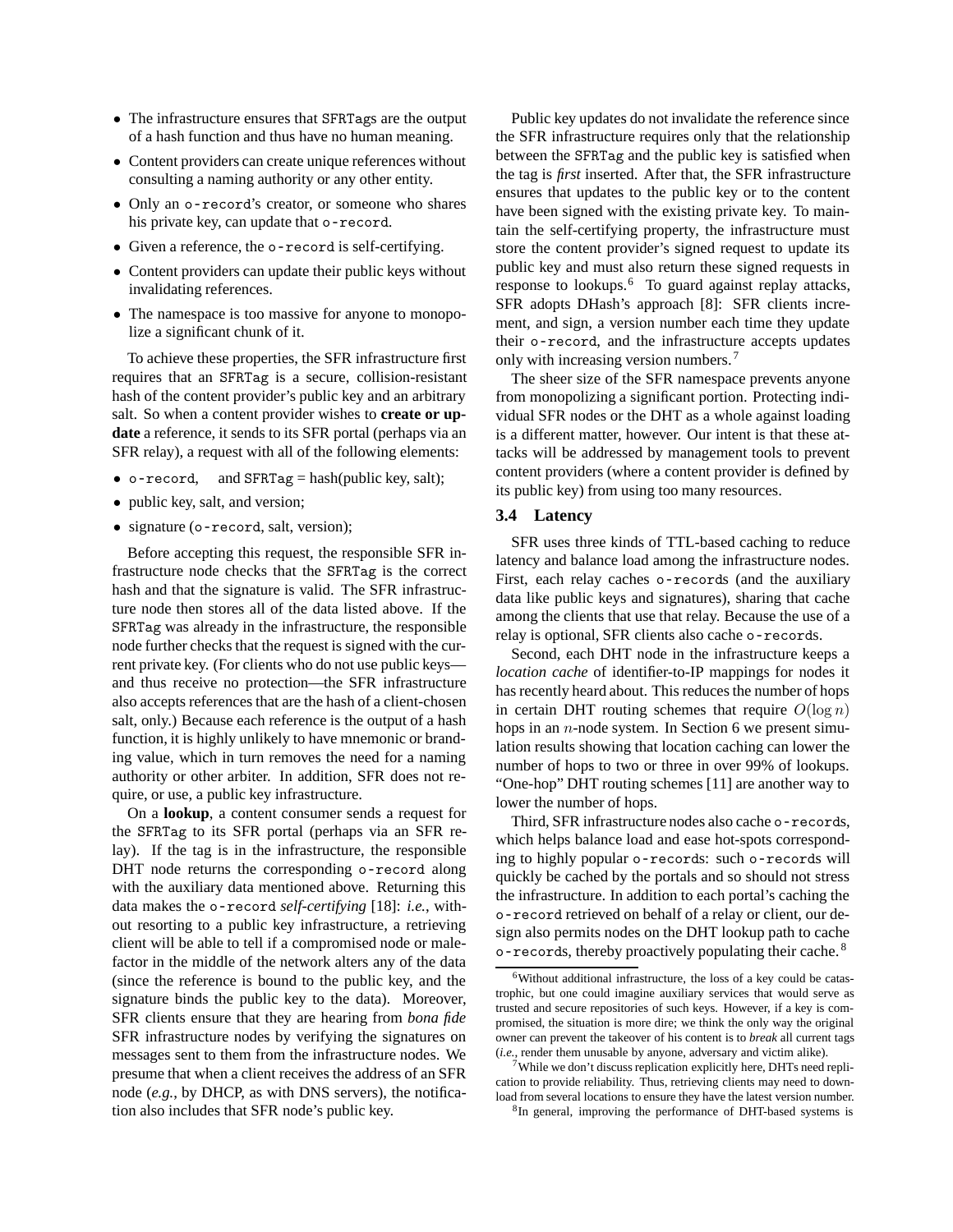# **3.5 Fate Sharing and Scoping**

In the following, we define an "organization" as a set of machines behind an access link. If an organization corresponds to a single DNS domain, and if the organization's DNS servers are also behind the access link, then, when the link fails, hosts in the organization can continue to reach data within the organization. As described so far, SFR does not provide such organizational fate sharing because an organization's o-records are not explicitly associated with, or stored within, the organization.

However, SFR can ensure that clients in the same organization as the *creator* of an object can access the object when an access link fails, thereby replacing domainbased fate sharing with what we call *write-locality*-based fate sharing. The enabling mechanism is a shared *orgstore* holding copies of the o-records created or modified within the organization. Each time a new o-record is created or modified via one of the relay nodes in the organization, the relay stores a copy in the org-store and arranges for it to be stored in the SFR infrastructure.

When retrieving, the relay first checks its internal o-record cache. If the o-record is in the local cache and the TTL is still valid, the relay returns the o-record to the client. Otherwise, the relay contacts its portal to initiate a lookup of the SFRTag in the SFR infrastructure. At the same time, the relay contacts the org-store, which returns the o-record corresponding to the tag if one exists, *disregarding* any TTL value set in the o-record. If the relay does not hear from the SFR infrastructure, it times out and infers that it cannot access any of the persistent copies in the infrastructure. It returns to the client the o-record returned by the org-store.

The reason the relay does not directly send the version from the org-store *before* waiting for a response from the SFR infrastructure is that another content provider, that shares the same private key but is located in *another* organization, may have updated the o-record. For this reason, whenever the relay retrieves an o-record from the infrastructure, it also sends a copy to the org-store so that the versions in the org-store and the infrastructure can be reconciled if necessary. The version number in the o-record, incremented on each update, and a UTC timestamp set by the writer indicating the last update time, facilitate this reconciliation.

Updating an o-record via a relay within the organization also requires the update to be sent *both* to the infrastructure and to the org-store. If the relay finds that the infrastructure store request does not succeed because of lack of connectivity, it asks the org-store to reconcile the SFRTag whenever the organization is reconnected. Updating an o-record that was originally created in a different organization does not immediately update the orgstore in the creating organization; that update happens when the SFRTag is looked up via a relay in the original organization. This level of inconsistency is unavoidable without out-of-band synchronization.

The foregoing scheme improves availability for disconnected organizations but does not ensure that infrastructure nodes hold up-to-date versions of o-records. If an organization remains internally connected, the semantics of this write-locality-based cache are:

- *•* For o-records created in an organization and never updated from outside the organization, clients within the organization always get the most recent version.
- *•* For o-records updated by more than one organization, a client within the currently disconnected organization *may* receive an older version that is no older, and is possibly newer, than the last version written from within the organization.
- When connectivity between the SFR infrastructure and an organization is restored, (1) all subsequent retrievals from within the organization return the o-record with the highest version number, and (2) all subsequent retrievals from outside the organization return the latest version after it has been reconciled.
- *•* Reconciliation of o-records uses either the later timestamp (which works reasonably well assuming loose clock synchronization between writers and preserves the same semantics as when multiple writers update an o-record while connected to the SFR infrastructure), or an out-of-band mechanism (*e.g.*, by discarding one of them, perhaps with human involvement). We believe this approach is reasonable because conflicting updates are likely to be rare and suggest the absence of higher-level human coordination.
- Unlike with DNS, clients in different organizations on the same side of a network partition are not guaranteed to be able to access the other organization's meta-data.

Scoping arises naturally in the org-store framework: if clients within the organization wish to limit their metadata to the organization, the relay simply stores the o-record in the org-store only.

# **4 The Web-over-SFR**

In today's Web, references (*i.e.*, URLs) encode the administrative entity (*i.e.*, the domain) responsible for an object's meta-data. Thus, if an object changes domains, hyperlinks to the object are almost guaranteed to break, and a human browsing the Web might get a "notify the referrer" message. Since references should not have to change

an active area of research, and we expect to use solutions from ongoing work in the community on data replication, load balance, denialof-service defense, fault tolerance, and protection against compromised nodes. While solutions to these problems are not all currently at hand, we are optimistic that there is no fundamental obstacle to basing SFR on DHTs, and so we focus on the many SFR-specific problems.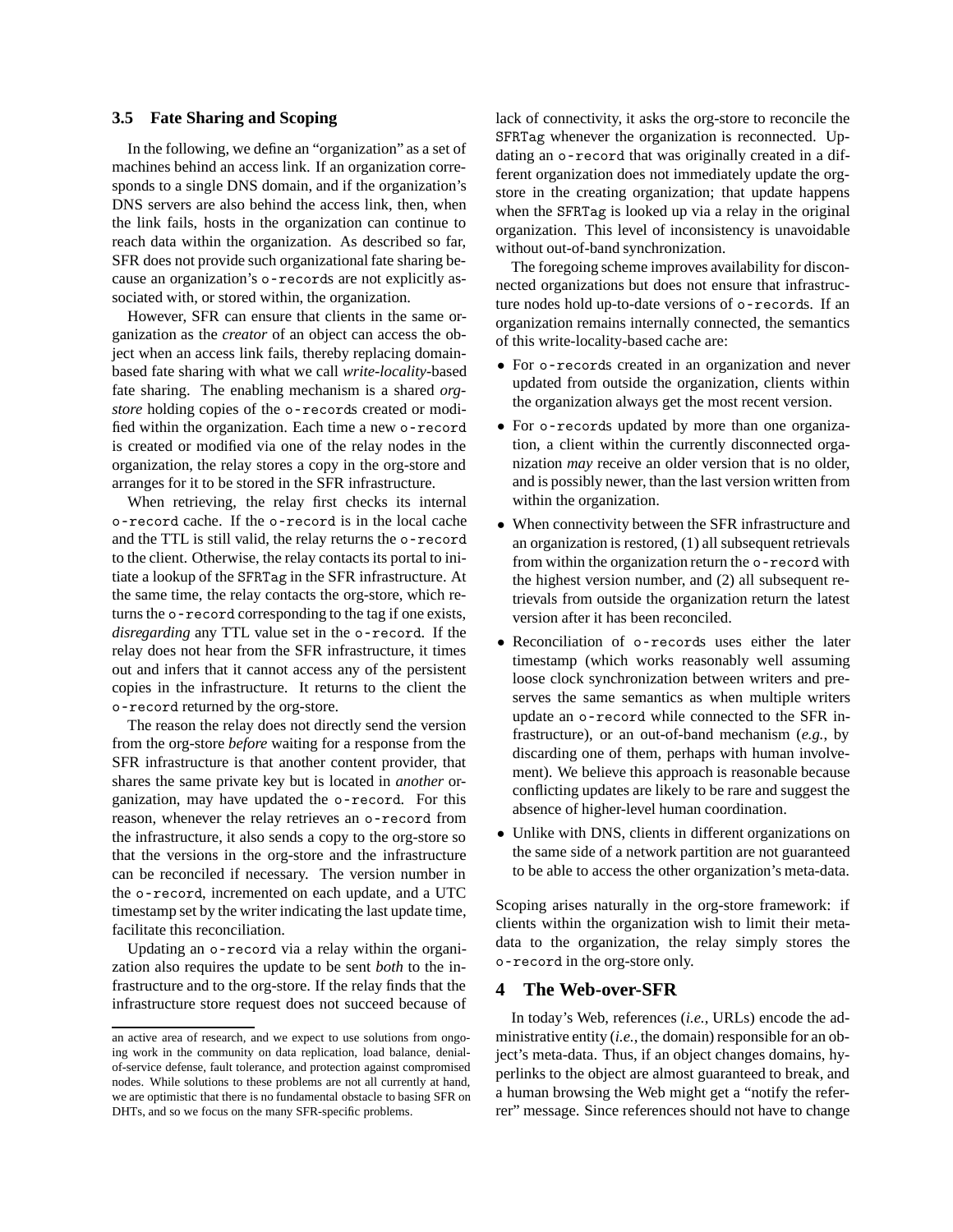| SFRTag: 0xf01212099abcd3848123ab38121 |
|---------------------------------------|
| (ip.addr1, port1, prot01, path1),     |
| $(DNS$ name, port2, proto2, path2),   |

Figure 3: Logical view of the o-record for the Web-over-SFR. The proto field specifies the access protocol (*e.g.*, HTTP, HTTPS, FTP). The path field is the local pathname on the server and identifies the referenced object to the server.

when objects move, we attempt, in the Web-over-SFR, to provide a set of references that cleanly permit object migration and replication.

As we have already noted, the current Web supports object migration only if the original *domain* (which may no longer have any connection with the content creator) issues HTTP redirects for objects it no longer hosts. In the Web-over-SFR, in contrast, *all of the information about how to reach a particular Web object*—the IP address and port of the Web server and the pathname on the Web server—is abstracted by the SFRTag. Content creators (*e.g.*, individuals, organizations, research groups) insert this reachability information into an o-record and store the o-record in the SFR infrastructure. To take advantage of these persistent references, Web authors embed hyperlinks like:

### sfr:*//*f012120*.../*optional path

where f012120*...* is an SFRTag resolving to a set of tuples identifying the object, as shown in Figure 3.

To retrieve objects using this kind of URL, the Web browser uses the SFR client to fetch the meta-data and construct an HTTP request. The path in the HTTP request is the concatenation of a path from the oinfo field with the optional path from the original URL. This design preserves HTTP's semantics. The SFR infrastructure is invisible to Web servers, which continue to receive HTTP GET requests with server-specific paths. The optional path permits flexibility, as we describe below, and it also permits dynamic content because embedded links can have paths with application-specific semantics. Without the optional path, content providers, Web clients, and Web servers would need to involve the SFR infrastructure to construct unique URLs. That these SFR-based URLs contain semantics illustrates that SFR allows applications to define their own semantics while still using a semantic-free referencing infrastructure.<sup>9</sup>

#### **4.1 Benefits of Web-over-SFR**

**Resilient linking.** The SFR approach permits a general migration solution: if a piece of content, currently referenced by an SFRTag, moves to another Web server at a different path, the content provider need only change the location and oinfo fields in the o-record in order to permit the correct reference resolution to occur for Web clients. Web pages linking to the object continue to maintain the same references.

This approach is flexible about how much the reference functions as an abstraction. An SFRTag can refer to a machine (so the optional path is the same as it is with today's URLs), to a file (so the SFRTag abstracts the entire URL and the optional path is empty), or to a directory structure (so the SFRTag abstracts the entire URL up until the root of the directory, and the optional path is everything underneath the directory). For example, a researcher might have a large collection of publications in one directory and wish to abstract only the collection's location. In this case, the SFRTag would abstract the IP address or domain name of the Web server as well as the path on the server up until the document collection. The publications would be differentiated by their file names. So the SFR URLs could be:

$$
\texttt{sfr}://fbcd123/pub1.ps}{\texttt{sfr}://fbcd123/pub2.ps}
$$

If the researcher's affiliation then changes, he or she alters the o-record corresponding to fbcd123 and inserts the new Web server and new path on the server. A referring Web page embedding sfr:*//*fbcd123*/*pub1*.*ps can safely be ignorant of the move.

If a particular object separates from a directory that had been abstracted by an SFRTag, then, under the design as so far explained, existing references would break. Our solution for this case adds a level of indirection: the content owner would update the o-record to point to a new location that would maintain a map of old pathnames to new location/pathname values. Although this solution can implement HTTP redirection (if the new location were the same as the old server location), our solution does not mandate this approach. In Section 7.1, we discuss a more elegant, but more demanding, solution that does not require this level of indirection.

The main reason the solution we have described above is more powerful than today's DNS-based RRS for achieving resilient linking is that, unlike DNS, SFR is able to resolve both the tag and the pathname before any HTTP messages are sent to the Web server. Achieving similar behavior today would either require a prescient content provider to have a domain name for each potentially movable piece of content beforehand, or rely on HTTP redirection; the former is impractical and a management challenge, whereas the latter is hard to ensure when one moves between organizations.

**Flexible object replication.** SFR provides a natural solution for replicating Web objects: in response to a request for an SFRTag, the infrastructure can return a num-

<sup>&</sup>lt;sup>9</sup>Note that DNS could certainly be enhanced with a record type that abstracted individual Web objects, instead of hosts, but as we explain in Section 7.2, such a system would either inherit the problems we have identified with today's use of DNS or else look very much like SFR.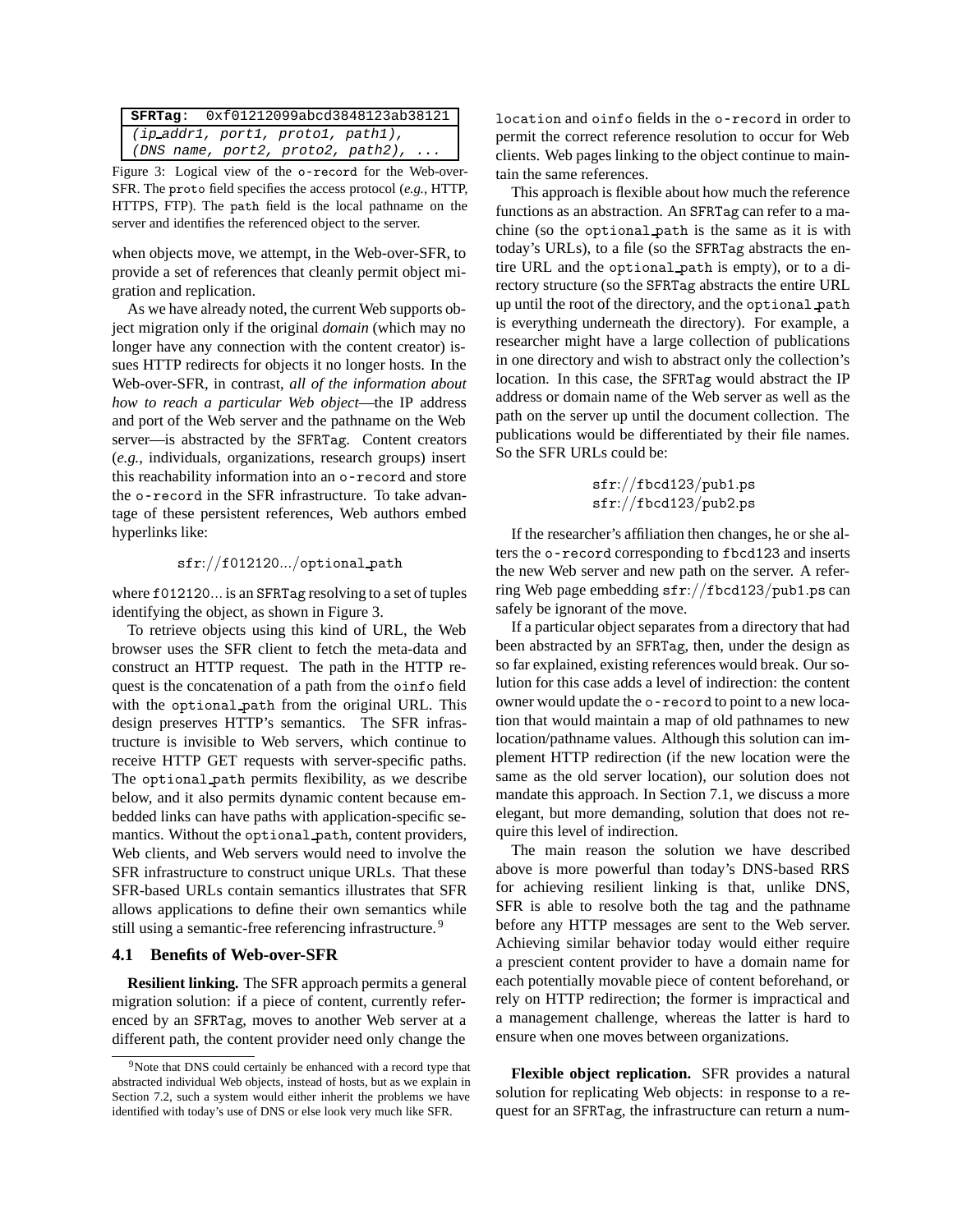ber of different logical locations and paths. This property might seem inconsequential, but consider how hard it would be under the current Web to replicate a given object in two places *without creating mirror machines containing* exactly *the same content*. To do so would require (a) creating separate DNS names for each *object* being replicated, (b) using virtual hosting so that the two Web servers were configured to recognize each per-object DNS name and (c) configuring DNS entries to refer to both Web servers. Using a domain like www*.*personalname*.*org would not work since that forces all objects in the domain to be resolved by the same administrative entity forever, making it impossible, *e.g.*, for an individual object like www*.*personalname*.*org*/*photos to migrate later without breaking existing, referring hyperlinks. The Webover-SFR solution is much simpler and would allow several collaborators to replicate each other's content quite easily, yielding a *grass-roots* replication service.

In the case of *massive replication*, namely when it would be absurd or inappropriate to return to the client all of the locations of all replicas, we expect that the SFR infrastructure would direct clients to external services, such as a replication server that would direct requests to the appropriate replica using information from the requester's IP address and other hints. We discuss alternatives to this decision in Section 7.1.

**Reliable pointer services.** Because SFR permits anyone to insert o-records into the infrastructure, third parties can become known as good indirectors—they can create and expose SFRTags that always resolve to particular sites or objects, and it would be their responsibility to track the object's movements. Referring Web pages could embed the SFRTags established by the indirectors, and then these providers of reliable pointers might have an incentive to make the location service work. For example, a service might provide a pointer to "This year's tax forms"; no matter what year it is, you can access the necessary tax forms by following the SFRTag.

# **4.2 Human-Usability Challenges**

The challenges that arise under the SFR framework but which are not explicitly solved by the infrastructure are related to *user-level names*, our term for the ways that humans identify content, such as search queries, typed-in URLs, AOL keywords, hyperlinks in documents, saved bookmarks, and URLs sent in e-mail. DNS-based Web URLs conflate the *reference*, a low-level tag resolved by the RRS, and the *user-level name*, which allows people to find what they are looking for. SFR, in contrast, separates the two functions, focusing on reference resolution and exposing an interface that permits many user-level naming solutions to co-exist.

**Canonical names.** A natural question is how humans will retrieve content if references are human-unfriendly. The answer is, first, that humans mostly do not depend on typed-in URLs today. All other current user-level naming methods work perfectly under SFR: search queries, for example, return candidate SFR URLs instead of DNSbased URLs. Individuals could also e-mail SFR URLs to each other. (Users are already used to dealing with human-unfriendly URLs this way: links sent in e-mail from amazon*.*com, for example, are essentially a domain name plus a semantic-free string.)

Second, when users do type URLs, they use DNS as a *canonicalization service*: a well-known mapping from human-readable names to Web objects. To permit equivalent functionality under SFR, DNS need not be the canonicalization source. Moreover, it might be desirable if several mapping services existed. We believe that if SFR becomes popular then Web service providers with appropriate expertise would compete to provide such services. Two obvious models already exist—AOL keywords and the paper yellow pages—and we can imagine a wide spectrum of services that map user-level names to a particular SFRTag or set of SFRTags.

We observe that to the extent DNS provides canonical handles today, it does so mainly for Web *sites* and seldom for individual Web *objects*. Since references in SFR can be as coarse as per-site or as granular as per-object, any canonicalization service for SFR would naturally be able to name entire sites and individual objects, ultimately yielding a more complete canonicalization function than DNS.

Of course, under SFR, the problem of bootstrapping exists, namely how users get pointers to directory services. A number of possibilities exist, including pointers shipped with browsers, links sent in e-mail from friends, applications on the local host that populate a local database of useful sites, and network administrators or ISPs dynamically providing pointers to useful canonicalization services with DHCP. DNS names themselves could provide one canonicalization service, *e.g.*, www*.*foo*.*com would map to an SFRTag for the home page for Foo, Inc. This is similar to the scheme presented by Ballintijn *et al.* [2]. Using DNS in this way is not a contradiction: we are not using DNS for *referencing* but rather as a user-level naming service that competes with any number of other such services.

**Confidence.** Although human users of the Web usually have confidence in Web content because of the associated DNS name, we note that this level of confidence is actually quite weak. It depends entirely on whether the "correct" company owns a given domain name, and it is easy to create spoof sites that give users misplaced confidence in content. Nevertheless, domain names con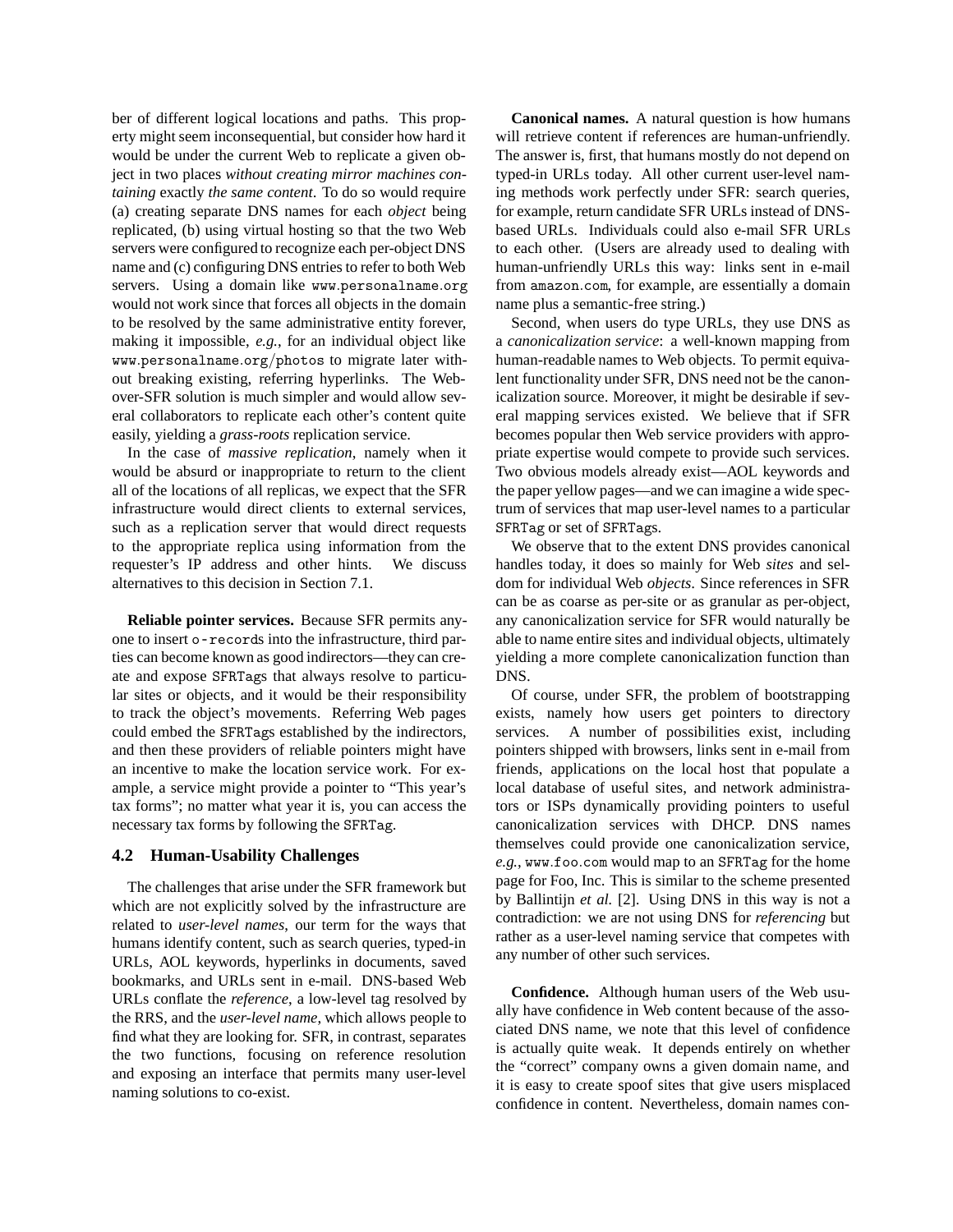vey meaning and help users validate URLs before visiting them (*e.g.*, when selecting among search results). Hence, we anticipate that search engines (and others) would hide SFR URLs and give humans confidence in new ways.

Rather than give lengthy detail on ways humans can have well-placed confidence in content under SFR, we outline just one (though imagining others is not hard): hyperlinks on Web pages optionally embed a taginfo object alongside the SFRTag. This object contains cryptographic statements of the form "Entity E says that this tag is CNN", where E is a Web service provider that users trust. Users' browsers would inform them about who is certifying the link. We note that this scheme is implemented entirely above the SFR layer and that it is an application function, leaving SFR performing only reference resolution. With such a scheme, content authentication could be granular—it could occur at the level of individual objects, rather than at the level of administrative domains (as certificates issued by certificate authorities do today, for example).

Rather than "hard-coding" one approach to canonicalization and confidence, we believe the infrastructure itself should permit multiple schemes to co-exist. Separating the functions of user-level naming and reference resolution will certainly not solve the intractable problem of humans fighting over names. But it will move these tussles [3] to an arena in which multiple services can compete but in which none of these competing services is part of the core reference resolution infrastructure.

#### **4.3 Pragmatics**

So far we have focused on the fundamental problems faced by SFR. However, there are more pragmatic concerns that would have to be addressed before the Webover-SFR could be viable. We don't believe they represent insurmountable difficulties, but they will require new tools. We now mention a few of these issues.

**Local references.** Currently, with DNS-based URLs, if a hyperlink in a Web page points to another page in the same administrative domain, there are two possibilities: either the hyperlink will be local (*e.g.*, <A HREF=*/*imgs*/*dog*.*gif>) or the hyperlink will reference the current domain (*e.g.*, <A HREF=http:*//*mysite*.*org*/*imgs*/*dog*.*gif>). The first case does not involve any lookups, so it would continue to work in an SFR-based Web (although, because references can abstract any portion of the path component, only absolute links will work, not relative ones). In the second case, under DNS, the client need not do another lookup because it would have the address information for mysite*.*org cached.

Under SFR, however, if the content provider used another SFRTag to refer somewhere on the same site (*e.g.*, <A HREF=sfr:*//*ab12126*/*dog*.*gif>), the client



Figure 4: SFR implementation.

would have to do a separate SFR lookup, incurring additional latency. Our (currently unimplemented) solution is to allow the content provider to insert hints next to *local* URLs. These hints would indicate that the reference is local and would also contain a pathname.

**Optimizations.** As described earlier, o-records' location fields may contain DNS names, possibly introducing extra latency (since clients would have to do two sets of lookups, one for SFR and one for DNS). If reducing latency were paramount for the o-record owner, however, the owner might avoid this layer of indirection and instead rely on an external system that directly updates the IP addresses in batches of o-records.

**Tools.** We believe that any realistic deployment of SFR would necessarily be accompanied by new editing tools for content providers that either hide the actual references or else make them easier to work with. Although questions about how to build these tools are worthwhile, they are outside the scope of this paper.

# **5 Implementation**

# **5.1 SFR Implementation**

SFR portal nodes run a slightly modified version of MIT's DHash/Chord [8, 31] along with a separate SFR server module that uses DHash's API to store and retrieve o-records in response to client requests. Client applications interact with SFR by linking to the SFR client library, which communicates with a nearby SFR portal via a simple request/response protocol, as pictured in Figure 4. We have not yet implemented the SFR relay. The SFR client library exposes put() and get() methods to applications for storing and retrieving o-records. Both the SFR server and SFR client cache o-records according to the TTL field.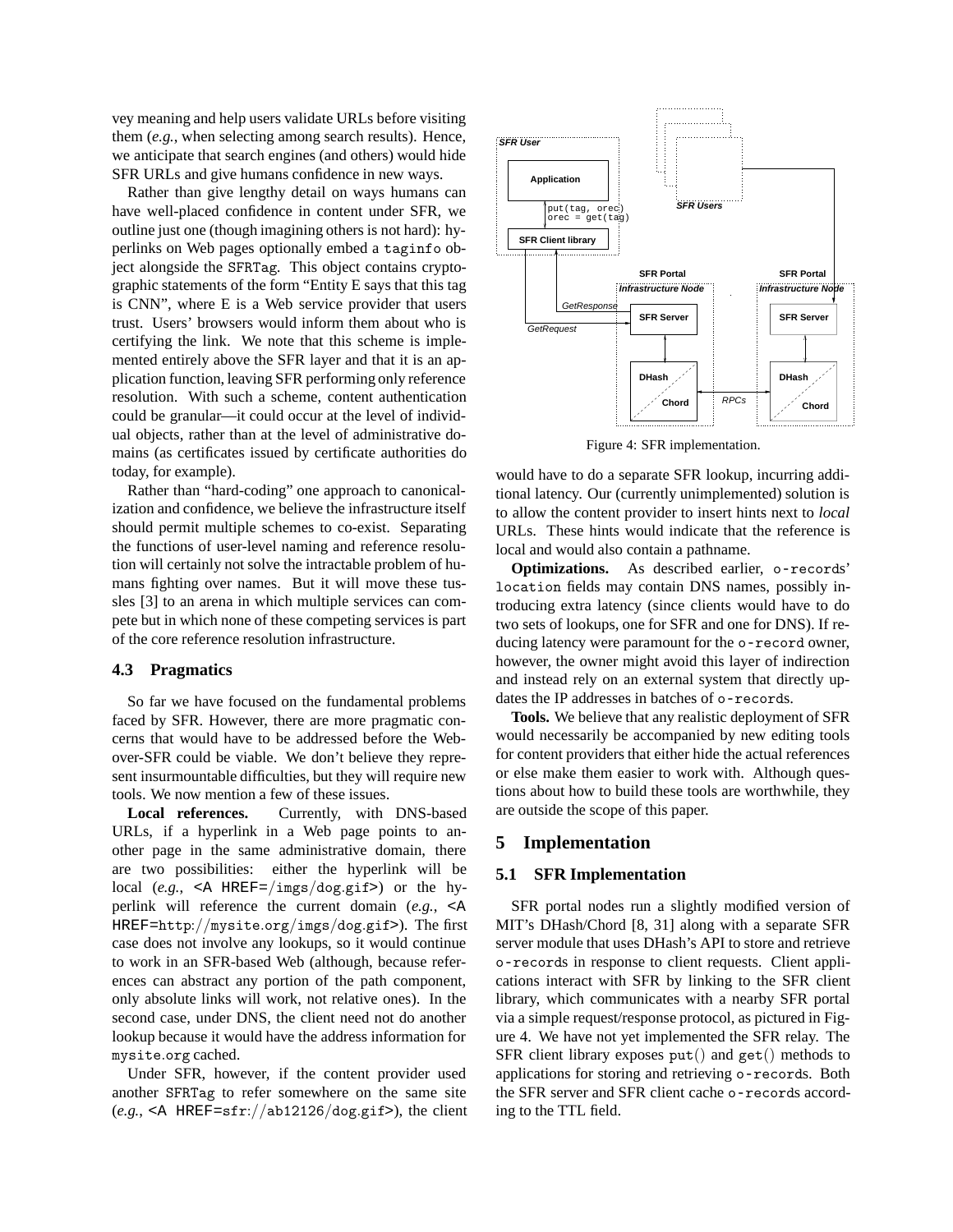The SFR server has several purposes: it abstracts the underlying DHT for applications that use SFR; it exposes a narrow interface (so that SFR clients need not conform to the wider interfaces that DHTs sometimes require); and it serves as a marshal for client requests, allowing SFR to control its clients' interaction with the DHT and allowing administrators to extend the SFR server to implement other security and access control functions.

To achieve reference integrity through randomness, we modified DHash to enforce the relationship described in Section 3.3 between the reference, a salt and a public key. Like DHash, the SFR server and SFR client are written in C++, use the SFS toolkit [17] for asynchronous programming and cryptographic operations, and run on FreeBSD and Linux. Because of the simple network protocol between the SFR client and server, we anticipate that writing SFR clients in other languages and on other platforms will not be difficult.

The protocol has four messages: GetRequest, GetResponse, PutRequest, and PutResponse. The messages' contents (including items like the salt, the o-record, and the public key) are sent using type-lengthvalue (TLV) encoding; both the client and server sign their messages. Applications must supply the public key of the SFR portal to the SFR client library (the converse is not necessary because the SFR portal does not need to identify its clients, except by the public key, which the client supplies). The implementation currently assumes a stream-oriented connection (which is certainly not optimal for performance), but it would not require much effort to move to an unreliable service like UDP.

# **5.2 Web-over-SFR Implementation**

SFR clients are not yet embedded in Web browsers and so to prototype the Web-over-SFR, we use a Web proxy that simulates how a Web browser would interact with SFR if SFR were ubiquitous. The proxy is written in C++ and uses the SFS toolkit and SFR client library. The proxy's basic operation is translating URLs submitted by clients into SFR URLs. The proxy serves several functions: (1) it allows end-users to experience the latency associated with SFR as compared to DNS; (2) it allows us to dynamically populate SFR with the o-records that would exist if the whole Web used SFR; and (3) it allows us to test the usability of semantic-free URLs.

In its usual mode, the proxy addresses (1) and (2). When a client browser requests a traditional URL, the proxy translates it into an SFR lookup by first hashing the URL and using that hash as the salt, and then hashing this salt together with the proxy's public key, thereby creating an SFRTag (as described in Section 3.3). The proxy then uses the SFR client to retrieve meta-data for this SFRTag. If the lookup is successful, the proxy uses the IP, port, and pathname information in the returned o-record to contact the actual Web server and then begins returning content to the client, thereby incurring the latency associated with an SFR lookup. If the lookup is unsuccessful, the proxy, besides returning content to the client, populates the SFR infrastructure on demand by constructing an appropriate o-record (based on a DNS lookup) and inserting it into the infrastructure.

This o-record contains a list of (IP address, port) pairs as well as a corresponding list of paths, a timestamp, and the TTL from DNS (different from the o-record's TTL field, discussed in Section 3.1). The proxy stores these latter two items to obey DNS's semantics: if the proxy does an SFR lookup and the TTL has expired, the proxy executes another DNS request and inserts the updated o-record into the infrastructure.

The SFR Web proxy also directly accepts URLs of the form http:*//*0123aa*.../*optional path and treats the 0123aa portion as an SFRTag (as we described in Section 4). Given Web pages with this type of SFR URL, we can test SFR's usability. In the future, we plan to have the proxy also rewrite traditional URLs in the Web pages that it returns to clients to make these URLs semantic-free, thereby permitting convenient usability tests.

# **6 Evaluation**

We analyze SFR's performance using a combination of real-world data and simulation.

#### **6.1 Latency Data**

We deployed SFR nodes running DHash/Chord and the SFR portal software on the PlanetLab testbed [26]. The Chord ring uses approximately 130 physical hosts and 390 virtual nodes [31]. We also deployed our Web proxy at three different PlanetLab locations, and seven people (including the authors) used this proxy for days at a time over a one month period. When the proxy receives a URL, it creates two SFRTags—one corresponding to the hostname portion of the URL and the other corresponding to the entire URL—and then submits both to the embedded SFR client (which in turn contacts the SFR portal running on the local host). In order to permit a fair experiential comparison with DNS, the proxy returns content to the user as soon as the SFR client returns the o-record corresponding to the hostname digest. The SFR client cache (which obeys DNS TTLs in our implementation) is then equivalent to a DNS cache. If SFR were actually deployed, the number of SFRTags would be in between the number of hostnames and the number of distinct URLs on the Web: many SFRTags will certainly refer to directories under Web sites but not to individual Web pages.

Figure 5 compares the CDF of SFR's latency (as measured by the SFR portals) to a dataset for DNS that depicts a CDF of latency, as measured by a resolver at MIT. Only the SFR lookups that resulted in a Chord lookup are rep-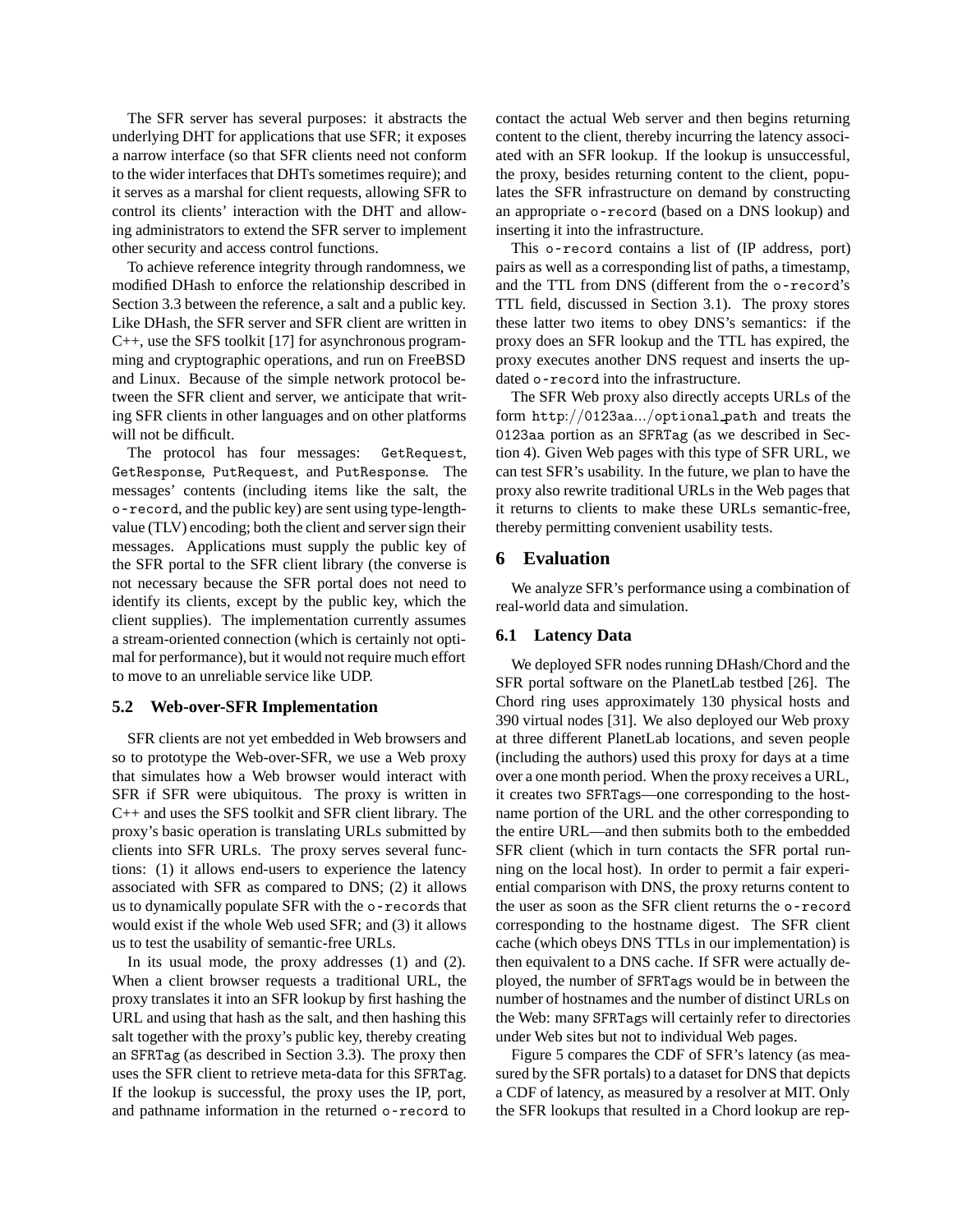

Figure 5: CDFs of SFR latency and DNS dataset

resented; the rest are satisfied via the SFR client's or the SFR portal's o-record cache. We use lookups from an eight-day period in September 2003; the depicted period occurred during the one month period mentioned above and after a bug fix that slightly improved latency. Because of the limited size of the PlanetLab Chord ring, aggressive caching of other virtual nodes' locations, and sharing of these caches among virtual nodes, 98% of the almost 15,000 lookups resolved in two Chord hops (the usual minimum); the rest required three hops. We show in simulation below that even in a large Chord ring, aggressive location caching results in two or three hops per lookup.

The DNS data comes from the work by Jung *et al.* [16] and depicts the end-to-end latency experienced by a resolver at MIT when NS record cache misses occurred. We do not incorporate A-record cache misses because doing so would unfairly count the many small requests for low-TTL A-records that are directed to CDNs, which move the name servers for popular content close to the client in many cases. We anticipate that if SFR were widely deployed, CDNs running over it would be able to implement similar optimizations. The DNS data is three years old and was collected at a single institution; hence, this comparison is meant to be suggestive, only, and not conclusive.

The feedback from our users is that perceived latency was generally indistinguishable from DNS, and Figure 5 supports this claim, suggesting that SFR's latency in the common case (two hops) is reasonably close to DNS's.

#### **6.2 Simulation**

We have just seen that on a testbed shared by hundreds of researchers, two and even three hop Chord lookups yield reasonable latencies. We now wish to confirm with simulations that—despite the *<sup>O</sup>*(log *<sup>n</sup>*) theoretical bound for number of lookups—two and three hop lookups will, in fact, be the norm when the hosts implementing the DHT do aggressive location caching.

We used a modified version of the Chord simulator described by Stoica *et al.* [31] to gather trace-driven results. In the simulator, nodes add any node with which they communicate to the location cache. Eviction proceeds LRU, though a node's fingers will never be ejected. Because of Chord's routing, aggressive location caching causes nodes to accumulate relatively more information about nodes nearby in ID space.

To drive our simulations, we used two days of NLANR cache trace data [14], aggregating the separate caches' logs. Each URL in the aggregated trace causes a simulated SFR lookup of the URL's hash. (Hashing hostnames produced slightly better results, so we conservatively present the former.) To "warm up" the location cache, we ran the simulator on a day's worth of NLANR requests and then tabulated hop counts for the next  $10^6$ requests.

Figure 6(a) presents the results of this experiment for various location cache sizes and a 1,000 node Chord ring. Location caching reduces the number of hops to two or three because "being close counts": if the originating node, *O*, has not cached the target of a lookup, *T* , *O* is nonetheless likely to know about a node *P* near *T* , and *P* is likely to know about  $T$ . We believe that caching constant fractions of the Chord ring is reasonable because the number of nodes in a deployed SFR infrastructure would be bounded.

We must be careful, however. If the DHT's membership often changes, larger location caches could have more stale state and thus be detrimental. We expect, though, that as long as the membership changes relatively infrequently compared to the rate of requests, then failures will not much alter hop counts or even latencies. To see why, note that if a DHT node *O* attempts to communicate with a failed node, *F*, *O* will wait for a set length of time (500 ms in the simulation) before concluding that *F* is inaccessible. After this interval, *O* evicts *F*'s entry from its cache and then tries to contact a different node. This permits lookups to make progress, even if the lookup path reaches a failed node [31]. If requests arrive frequently, then stale state will be corrected frequently and the number of timeouts will be relatively small; on *average*, therefore, the churn does not increase latency much. (This "cleaning-on-demand" is in addition to Chord's stabilization procedure, which also helps clear old state in the location cache.)

To examine failures experimentally, we first used the NLANR trace to warm up the cache with a million requests. (Although this warm-up period differs from the previous one, the effect is negligible in practice.) We then used interleaved Poisson processes: node deaths and births each occur on average once every 10 seconds, and, concurrently, 10,000 document lookups occur at an average rate of 20 per second, the approximate lookup rate in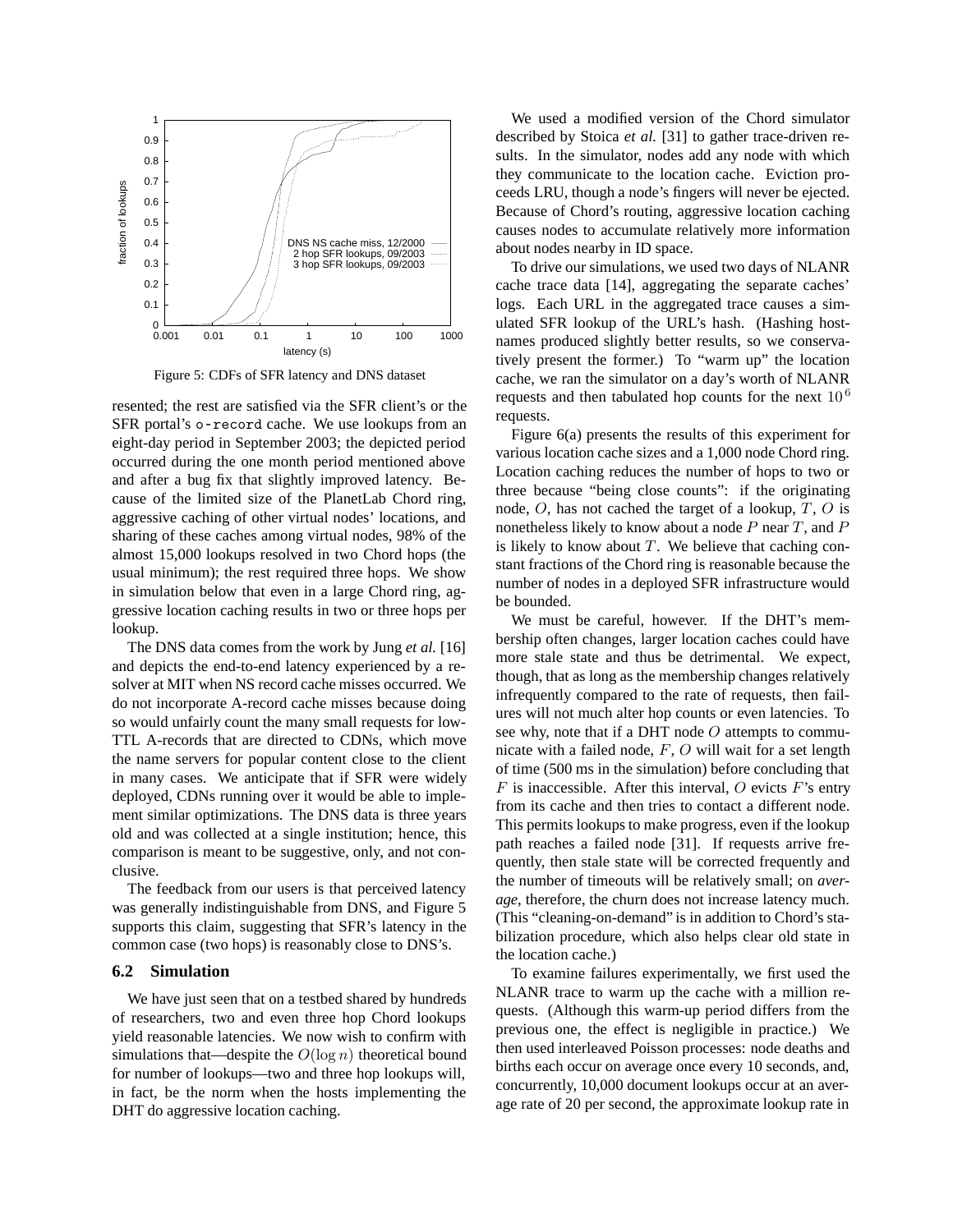

Figure 6: Simulated effect of location caching on hop count (a) without failures and (b) with node failures. 1000 nodes.

the NLANR trace. We believe that a failure in the infrastructure every 10 seconds is a significant over-estimate. Figure 6(b) shows the results: failures do not affect average hop counts and only slightly affect the 99th and 1st percentiles. Timeouts vary slightly with the location cache size but are never more frequent than an average of .04 timeouts per lookup, with a 99th percentile of two.

We conclude this section by noting that DNS's failure resilience depends on proper manual configuration of name servers and on zone transfers between primary and secondary servers. We do not envision the same degree of manual involvement in SFR's operation.

### **7 Alternatives and Related Work**

In this section, we consider alternative designs and related work, first focusing on design decisions we made in the context of SFR and then discussing other proposals with similar goals.

#### **7.1 SFR with More or Less**

**SFR***−−***.** We considered a more minimal design, called SFR*−−*, that associates every SFRTag to an authoritative domain that hosts the actual o-record. In this model, looking up an SFRTag in the global SFR infrastructure returns only a pointer to an organization's resolver, and then this organization-specific resolver maps the SFRTag to the object's actual meta-data. This approach unfortunately requires each organization to host its own SFR service and each client to do an extra lookup (if caching fails), namely the one inside the organization.

However, there are several advantages to this approach, and they are instructive. First, SFR*−−* is analogous to the way DNS's top-level domain servers point to NS records, so SFR*−−* inherits the usual benefits of hierarchy (*e.g.*, fate sharing), but it does so without any structure built into the references themselves. Second, SFR*−−*'s global records point only to individual organizations and so would rarely change, and third, because SFR*−−* offloads many of the reference resolution problems to the individual organizations, it explicitly allows each organization to implement its own solutions to problems like object migration and replication.

**SFR++.** SFR can't directly handle massive replication because sending all locations to the client is unwieldy, and SFR itself doesn't have any application-independent way of selecting which locations are best for the client. A modified design, SFR++, would allow SFR to disambiguate between multiple locations based on *selector fields*. That is, content providers could associate several logical o-records to the same SFRTag; when a client does a lookup on a given SFRTag, the infrastructure could use a client attribute, such as IP address, as a selection mechanism for choosing from a set of o-records the one that corresponds to a location near the client.

The ability to disambiguate based on selector fields would also allow SFR to deal more gracefully with object *transformation*, when the object referred to by a given SFRTag splits into several component objects. Currently SFR uses redirection (see Section 4.1), which is not ideal; with SFR-embedded disambiguation, however, clients could submit, on a lookup, the optional path component of an SFR URL in addition to the SFRTag. The responsible SFR node could then do longest prefix matches to track transformed objects, according to a table set by the content provider and stored alongside the o-record.

#### **7.2 RRS: Other Approaches**

The Globe literature [2, 32, 33] articulates the case for a single, general-purpose infrastructure for mapping persistent object identifiers to current locations. While they do not state that references should be inherently human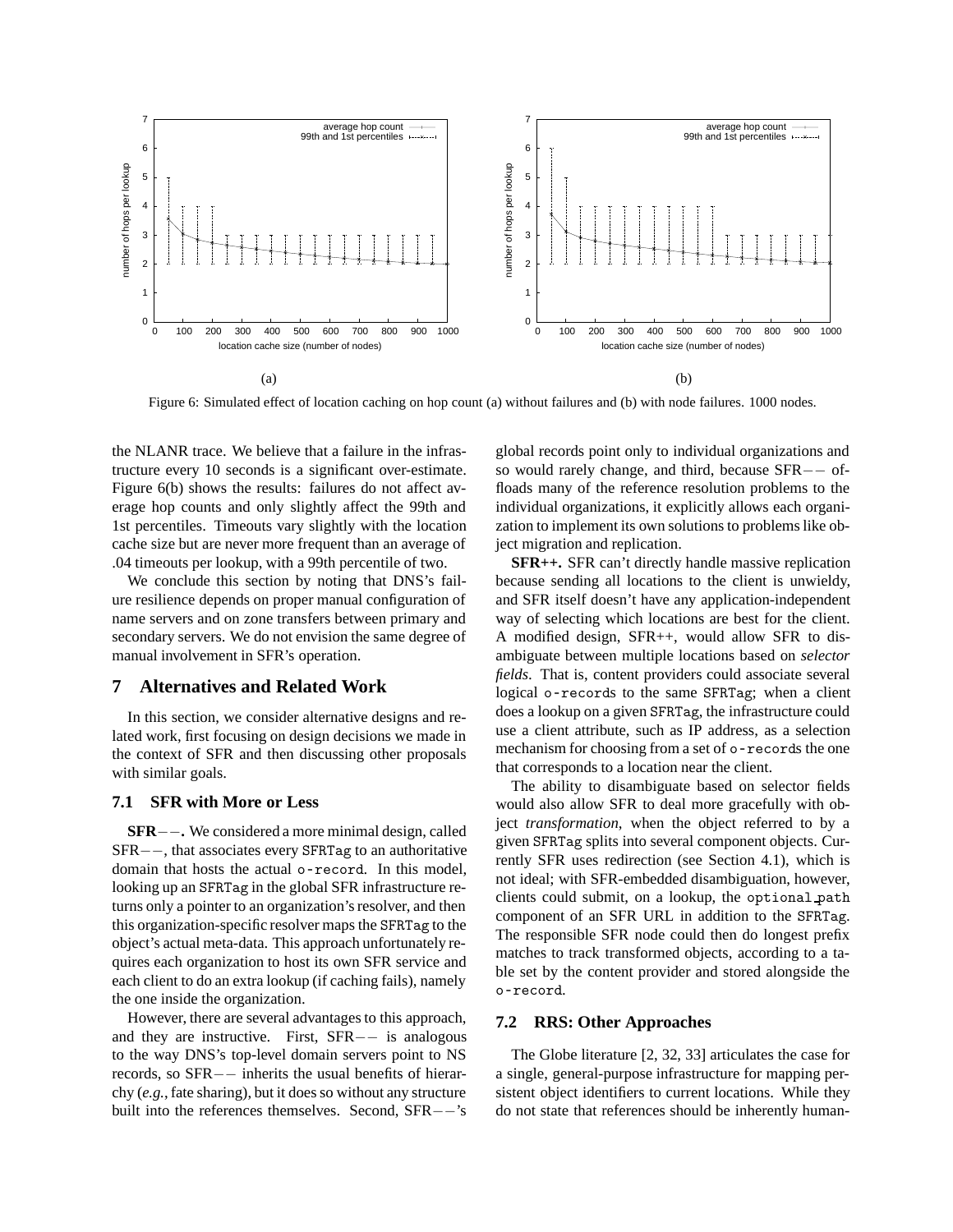unfriendly, they do observe (1) that persistence implies that references cannot encode information about how they are resolved and (2) that human-level names should be strictly separated from identifiers. Globe's choice of a resolving substrate, however, differs from ours; in particular, the Globe location service relies on distributed trees overlaid on a static hierarchy of nodes (though, as in SFR, the identifiers themselves are not hierarchical nor is there any *a priori* difference among the hosts comprising the tree). SFR's approach to reference integrity, fate sharing, and latency differ from Globe's as well.

The URN community [2, 5, 9, 19, 28, 29] makes a case nearly identical to Globe's for persistent identifiers that identify individual objects; they propose a framework in which each application would have its own resolving infrastructure and its own namespace. In addition, the URN standards specify that references are to be humanunfriendly [29], but they neither specifically advocate that the infrastructure enforce randomness in the references nor do they propose a way to resolve these references.

O'Donnell articulates the need for a human-unfriendly namespace with persistent identifiers, and his vision is similar to ours [23, 24]. However, his numeric Open Network Handles would each exist in their own DNS domain underneath particular altruistic providers (*e.g.*, h1282132*.*nicesponsor*.*org); this approach contrasts with our claim that full location independence means not encoding any identifying information—not even about the provider responsible for the meta-data—into the reference itself.

If Open Network Handles were enhanced so the altruistic provider were removed from the URL, then all of these handles would exist in the same domain, and the challenge of routing in an unpartitioned namespace would arise, along with the other challenges we mention. This scheme would thus be functionally equivalent to SFR. (This assumes DNS were augmented with a record type that abstracted individual objects, otherwise these Handles could not provide location-independent, per-object references.)

As a final alternative, the Secure File System (SFS) [18] is an example of an existing system that relies on humanunfriendly identifiers with cryptographic guarantees. Although SFS references consist of a hostname, a hash of a public key, and a pathname, and are thereby tied to administrative domains, one could extend SFS to provide machine independent references by, for example, removing the hostname component and mapping the hash of the public key to a machine via a level of indirection like our o-record. At that point, SFS would either face similar challenges to the ones we have identified, or it would make use of SFR (though it would additionally have all of SFS's security benefits). However, this scheme could not provide any kind of object migration without redirects (implemented via symbolic links in SFS space), and the SFS literature has never articulated the need for persistent, location-independent identifiers.

# **7.3 Other Related Work**

Frankston notes DNS's conflation of user-level names and references and also proposes a set of semantic-free references for the Web, though he does not detail a design [10]. The PURL project provides a layer of indirection via HTTP redirects to give location-independent, persistent URLs that may or may not contain semantics [27]. Phelps and Wilensky suggest a scheme for robust hyperlinks in which every document would have a unique signature, consisting of several words, and every referring hyperlink would embed the signature so that if a link were broken, a search engine could then find the document [25]. These schemes make use of, and are therefore constrained by, the existing Web infrastructure.

Digital Object Identifiers (DOIs) [13] are a URN implementation with persistent object identifiers in a managed but human-unfriendly namespace. DOIs are in use (including by ACM) and rely on the Handle System [6], an RRS that maps persistent identifiers to object meta-data using two levels of hierarchy.

The *i3* infrastructure envisions a widely deployed substrate for a general form of indirection [30]. This service indirects *routing* whereas SFR is an application-level layer of indirection for *naming*. Cox *et al.* describe an implementation of DNS in which they use Chord as a lookup mechanism for DNS A-records, thereby eliminating many administrative problems that result from the hierarchy in DNS [7]. They hash domain names into a flat namespace and use the original names both as identifiers and as a way of creating a public key hierarchy to authenticate a given A-record. They do not assume widespread caching of either the data being delivered (o-records in our case, RRsets in theirs) or of the other nodes in the Chord ring. Based on pessimistic assumptions about the infrastructure (ones we do not share because we think our system will be a managed service in which locations are cached), they conclude that the performance of DNS over Chord is unacceptable. They make no arguments in favor of an application-independent, semantic-free, general purpose referencing infrastructure and envision using current DNS names as references.

# **8 Conclusion**

The goal of SFR is not to provide equivalent functionality to DNS, which ought to continue with its original purpose of hostname translation, but rather to provide a more attractive alternative for the subclass of applications, like referencing Web objects, that require an RRS.

In this paper, we have knowingly adopted an extreme view, namely that references should encode neither human readable semantics nor any other information about